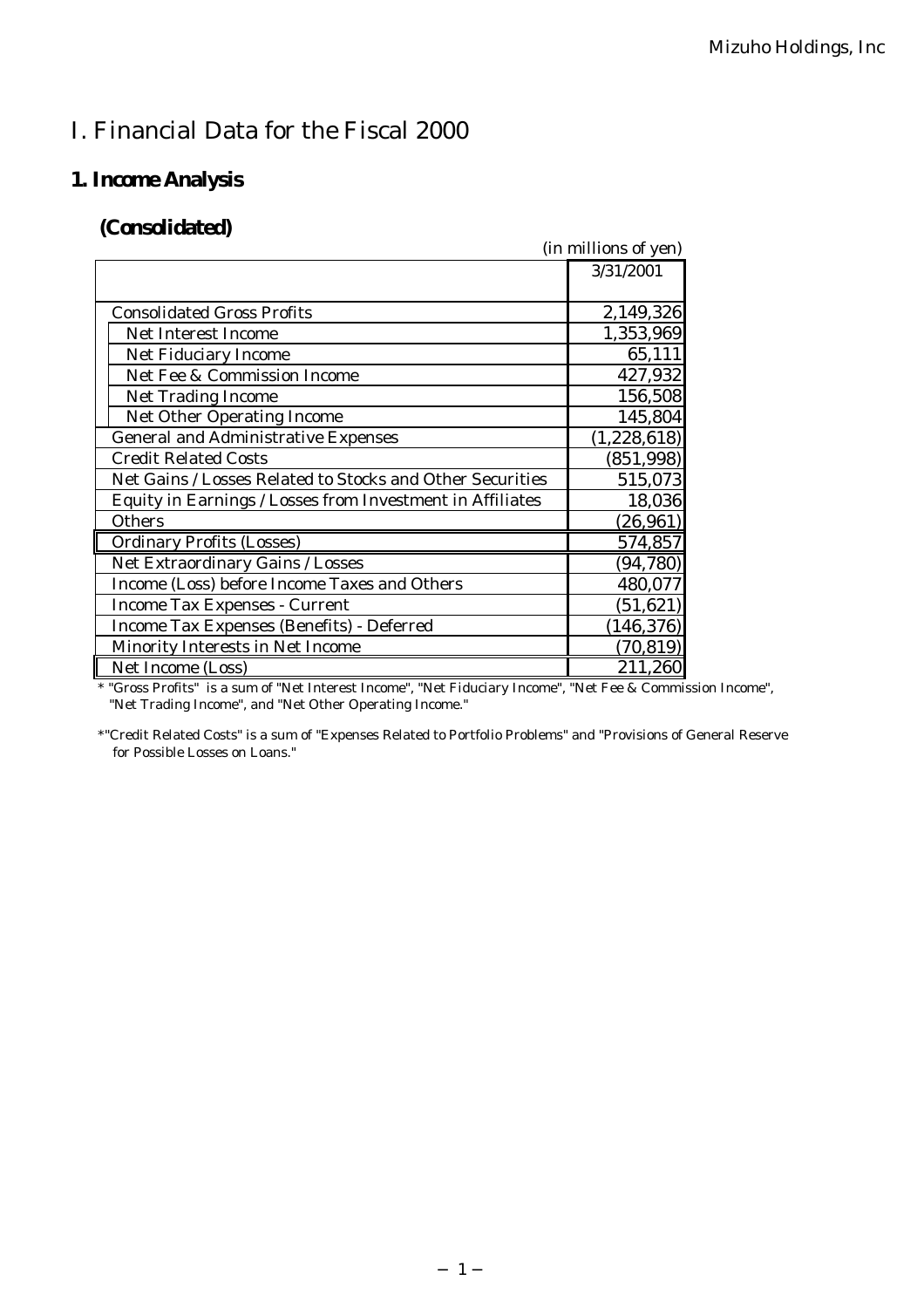### **(Aggregated Figures of the 3 Banks)**

|                                                                                                                                        |            |                            | (in millions of yen) |
|----------------------------------------------------------------------------------------------------------------------------------------|------------|----------------------------|----------------------|
|                                                                                                                                        | 3/31/2001  |                            | 3/31/2000            |
|                                                                                                                                        |            | $\overline{\text{Change}}$ |                      |
| <b>Gross Profits</b>                                                                                                                   | 1,639,428  | (22, 894)                  | 1,662,322            |
| <b>Domestic Gross Profits</b>                                                                                                          | 1,249,006  | (95, 773)                  | 1,344,779            |
| Net Interest Income                                                                                                                    | 1,064,578  | (99, 255)                  | 1,163,833            |
| Net Fee & Commission Income                                                                                                            | 156,711    | 16,848                     | 139,863              |
| <b>Net Trading Income</b>                                                                                                              | 7,049      | (10, 737)                  | 17,786               |
| Net Other Operating Income                                                                                                             | 20,666     | (2,628)                    | 23,294               |
| <b>International Gross Profits</b>                                                                                                     | 390,421    | 72,879                     | 317,542              |
| Net Interest Income                                                                                                                    | 130,257    | (36,086)                   | 166,343              |
| Net Fee & Commission Income                                                                                                            | 78,068     | 17,876                     | 60,192               |
| <b>Net Trading Income</b>                                                                                                              | 100,104    | 73,036                     | 27,068               |
| Net Other Operating Income                                                                                                             | 81,990     | 18,054                     | 63,936               |
| General and Administrative Expenses (Excluding Non-                                                                                    |            | (6, 249)                   | (850, 208)           |
| <b>Recurring Losses)</b>                                                                                                               | (856, 457) |                            |                      |
| <b>Personnel Expenses</b>                                                                                                              | (352, 852) | (3,542)                    | (349, 310)           |
| <b>Non-Personnel Expenses</b>                                                                                                          | (458, 972) | (4, 875)                   | (454, 097)           |
| <b>Premium for Deposit Insurance</b>                                                                                                   | (37, 850)  | (25)                       | (37, 825)            |
| Miscellaneous Taxes                                                                                                                    | (44, 631)  | 2,166                      | (46, 797)            |
| Debenture Cost                                                                                                                         |            | 5,478                      | (5, 478)             |
| Net Business Profits (Before Provision of General Reserve for                                                                          |            |                            |                      |
| Possible Losses on Loans)                                                                                                              | 782,970    | (23, 664)                  | 806,634              |
| Excluding Net Gains/Losses Related to Bonds                                                                                            | 711,039    | (59, 991)                  | 771,030              |
| Provision of General Reserve for Possible Losses on Loans                                                                              | 1,686      | (23, 375)                  | 25,061               |
| <b>Net Business Profits</b>                                                                                                            | 784,655    | (47, 041)                  | 831,696              |
| Net Gains / Losses Related to Bonds                                                                                                    | 71,928     | 36,324                     | 35,604               |
|                                                                                                                                        |            |                            |                      |
| Net Non-Recurring Gains / Losses                                                                                                       | (396, 541) | (145, 974)                 | (250, 567)           |
| Net Gains / Losses Related to Stocks and Other Securities                                                                              | 321,590    | (370, 140)                 | 691,730              |
| Expenses Related to Portfolio Problems (-)                                                                                             | (695, 538) | 171,634                    | (867, 172)           |
| Losses on Write-offs of Loans                                                                                                          | (266, 732) | 5,637                      | (272, 369)           |
| Net Provision of Specific Reserve for Possible Losses on                                                                               | (241, 910) | 131,577                    | (373, 487)           |
| Loans                                                                                                                                  |            |                            |                      |
| Losses on Sales of Loans to CCPC                                                                                                       | (34,006)   | 6,769                      | (40, 775)            |
| Provision of Reserve for Possible Losses on Loans Sold                                                                                 | (52, 013)  | 48,068                     | (100, 081)           |
| <b>Losses on Support of Specific Borrowers</b>                                                                                         | (23, 287)  | 57,091                     | (80, 378)            |
| Provision of Reserve for Possible Losses on Support of                                                                                 | (59, 712)  | (93, 920)                  | 34,208               |
| <b>Specific Borrowers</b><br>Provision of Reserve for Possible Losses on Loans to                                                      |            |                            |                      |
|                                                                                                                                        | 2,570      | 71                         | 2,499                |
| <b>Restructuring Countries</b>                                                                                                         |            |                            |                      |
| Other Losses on Sales of Loans                                                                                                         | (20, 442)  | 16,339                     | (36, 781)            |
| Others                                                                                                                                 | (22, 595)  | 52,530                     | (75, 125)            |
| Reversal of Net Provision of Reserve for Possible Losses on Loans *                                                                    | (6,627)    | (6,627)                    |                      |
| <b>Ordinary Profits (Losses)</b>                                                                                                       | 388,111    | (193, 016)                 | 581,127              |
| Net Extraordinary Gains / Losses                                                                                                       | (72, 756)  | (64, 092)                  | (8,664)              |
| Net Gains / Losses on Disposal of Premises and Equipment                                                                               | (23,097)   | (5,503)                    | (17, 594)            |
| Gains on Disposal of Premises and Equipment                                                                                            | 1,484      | (4,232)                    | 5,716                |
| Losses on Disposal of Premises and Equipment                                                                                           | (24, 583)  | (1, 272)                   | (23, 311)            |
| Gains/Losses Related to Retirement Benefit                                                                                             | (89,096)   | (89,096)                   |                      |
| Reversal of Net Provision of Reserve for Possible Losses on Loans *                                                                    | 6,627      | 6,627                      |                      |
| Income (Loss) before Income Taxes                                                                                                      | 315,355    | (257, 107)                 | 572,462              |
| Income Tax Expenses - Current                                                                                                          | (23,096)   | 54,488                     | (77, 584)            |
| Income Tax Expenses (Benefits) - Deferred                                                                                              | (89, 636)  | 153,955                    | (243, 591)           |
| Net Income (Loss)                                                                                                                      | 202,619    | (48, 664)                  | 251,283              |
| Business taxes in Osaka prefecture, whose tax basis is other than profits, resulted in a decrease in Net Income of Fiscal 2000 by 19.4 |            |                            |                      |
|                                                                                                                                        |            |                            |                      |

*Business taxes in Osaka prefecture, whose tax basis is other than profits, resulted in a decrease in Net Income of Fiscal 2000 by 19.4 billion yen.*

Credit Related Costs (693,852) 148,259 (842,111)

 *Credit Related Costs=Expenses Related to Portfolio Problems+Provision of General Reserve for Possible Losses on Loans*

*\* The adjustment is made to reclassify negative Net Provision of Reserve for Possible Losses on Loans into Extraordinary Gains.*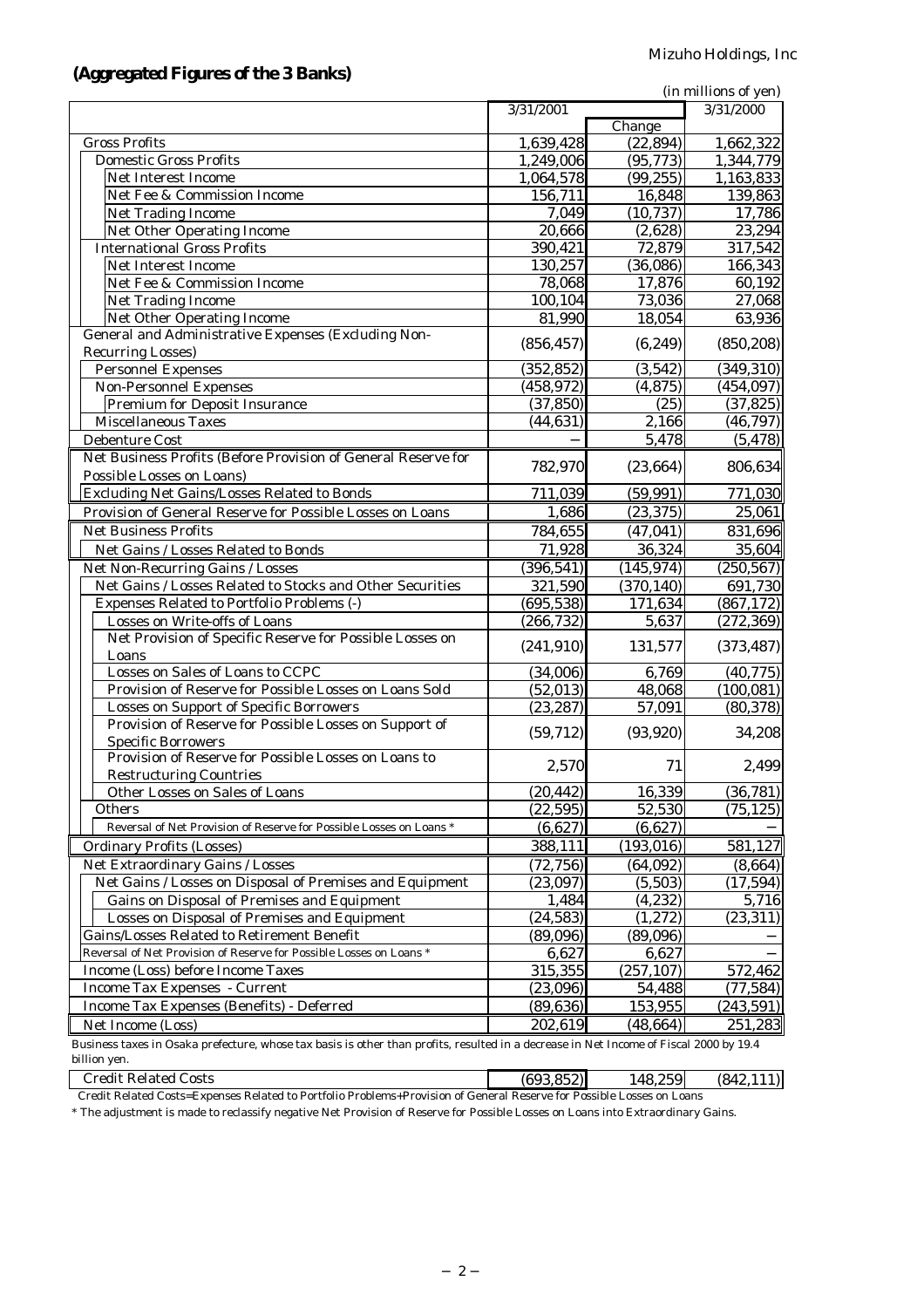## **2. Projection for FY 2001**

### **(Consolidated)**

|                         |             | (in billions of yen)         |
|-------------------------|-------------|------------------------------|
|                         | Fiscal 2001 | First Half of<br>Fiscal 2001 |
|                         | (Projected) | (Projected)                  |
| <b>Ordinary Income</b>  | 5,100       | 2,600                        |
| <b>Ordinary Profits</b> | 580         | 230                          |
| Net Income              | 270         | <b>90</b>                    |

## **(Aggregated Figures of the 3 Banks)**

|                                                                                        |             | (in billions of yen) |
|----------------------------------------------------------------------------------------|-------------|----------------------|
|                                                                                        | Fiscal 2001 | First Half of        |
|                                                                                        |             | Fiscal 2001          |
|                                                                                        | (Projected) | (Projected)          |
| Net Business Profits (Before Provision of General Reserve for Possible Loan<br>Losses) | 845         | 413                  |

## **(Mizuho Holdings, Inc.)**

|                         |             | (in billions of yen) |
|-------------------------|-------------|----------------------|
|                         | Fiscal 2001 | First Half of        |
|                         |             | Fiscal 2001          |
|                         | (Projected) | (Projected)          |
| <b>Operating Income</b> | 128         | 112                  |
| <b>Ordinary Profits</b> | 97          | 97                   |
| Net Income              | 97          |                      |

# **3. Net Business Profit**

# **(Aggregated Figures of the 3 Banks)**

| (2.55)                                                                                     |           |           | (in millions of yen) |
|--------------------------------------------------------------------------------------------|-----------|-----------|----------------------|
|                                                                                            | 3/31/2001 |           | 3/31/2000            |
|                                                                                            |           | Change    |                      |
| Net Business Profits (Before Provision of General Reserve<br>for Possible Losses on Loans) | 782.970   | (23, 664) | 806.634              |
| Per Employee* (thousands of yen)                                                           | 24,692    | 864       | 23,828               |
| <b>Net Business Profit</b>                                                                 | 784,655   | (47, 041) | 831,696              |
| Per Employee* (thousands of yen)                                                           | 24,745    | 176       | 24,569               |

*\*Average number of employees is used for calculation.*

# **4. Interest Margin**

## **(Aggregated Figures of the 3 Banks)**

| <domestic operations=""></domestic>                         |           |        | (%)       |
|-------------------------------------------------------------|-----------|--------|-----------|
|                                                             | 3/31/2001 |        | 3/31/2000 |
|                                                             |           | Change |           |
| Return on Interest-Earning Assets (A)                       | 1.67      | (0.53) | 2.20      |
| Loans and Bills Discounted (B)                              | 1.88      | (0.07) | 1.95      |
| <b>Securities</b>                                           | 0.95      | (0.29) | 1.24      |
| Cost of Funding (including Expenses) (C)                    | 1.35      | (0.41) | 1.76      |
| Cost of Deposits and Debentures (including Expenses)<br>(D) | 1.32      | (0.03) | 1.35      |
| Deposits and Debentures (E)                                 | 0.44      | (0.05) | 0.49      |
| Other External Liabilities                                  | 0.94      | (0.08) | 1.02      |
| Net Interest Margin $(A)-(C)$                               | 0.32      | (0.12) | 0.44      |
| Loan and Deposit Rate Margin (including Expenses) (B)-(D)   | 0.55      | (0.05) | 0.60      |
| Loan and Deposit Rate Margin (excluding Expenses) (B)-(E)   | 1.44      | (0.02) | 1.46      |

*\*Deposits and Debentures include NCDs.*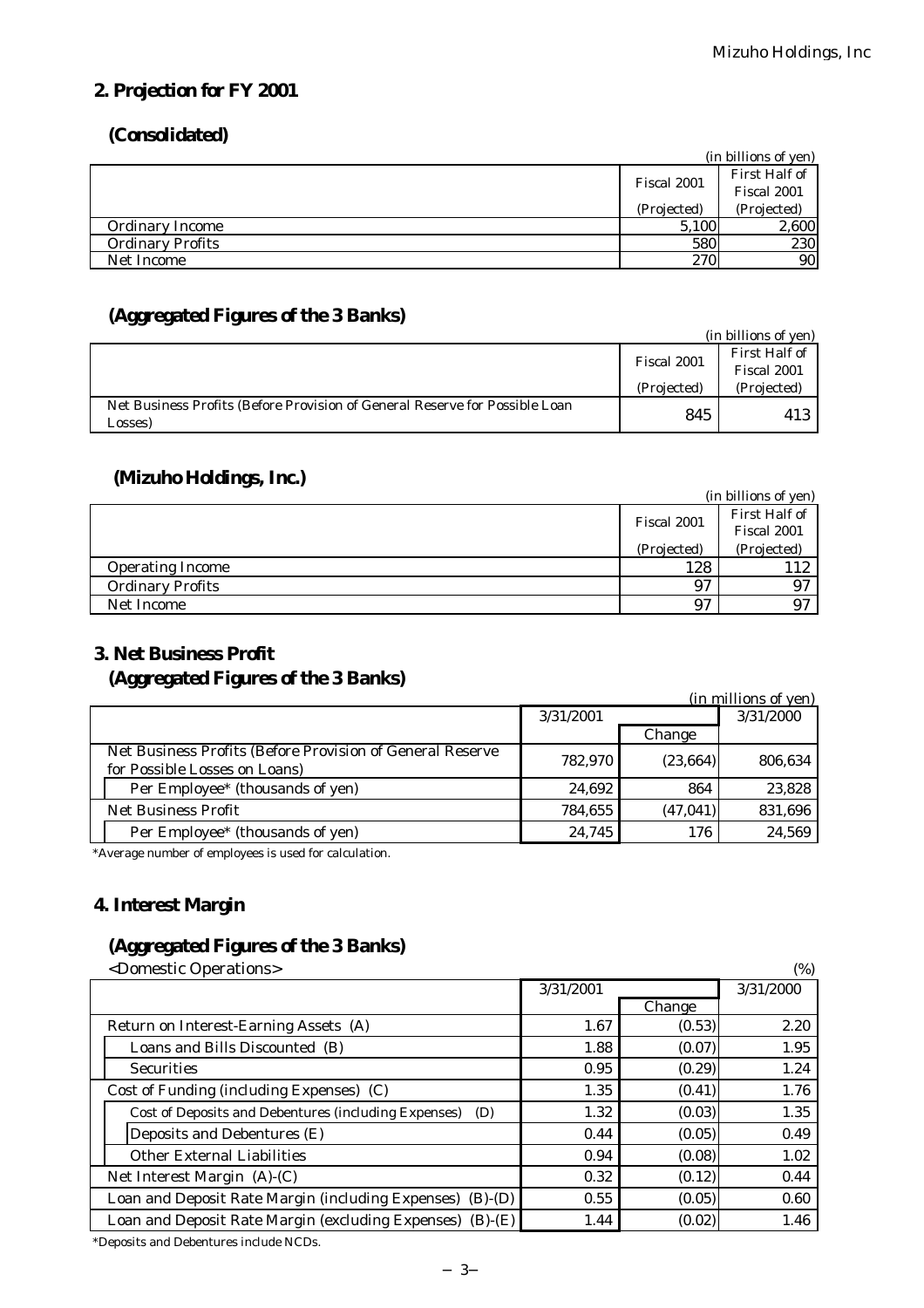# **5. Use and Source of Funds (Aggregated Figures of the 3 Banks)**

(in millions of yen, %)

|                        | 3/31/2001                    |                    |      | 3/31/2000          |        |                    |      |
|------------------------|------------------------------|--------------------|------|--------------------|--------|--------------------|------|
|                        | Change                       |                    |      |                    |        |                    |      |
|                        | $<$ Total $>$                | Average<br>balance | Rate | Average<br>balance | Rate   | Average<br>balance | Rate |
|                        | <b>Use of Funds</b>          | 116,061,942        | 2.44 | 4,088,329          | (0.92) | 111,973,613        | 3.36 |
|                        | Loans                        | 84,440,472         | 2.49 | 338,787            | 0.12   | 84,101,685         | 2.37 |
|                        | <b>Investment Securities</b> | 24,685,738         | 1.78 | 3,381,745          | (0.06) | 21,303,993         | 1.84 |
|                        | <b>Source of Funds</b>       | 109,997,251        | 1.49 | 1,696,335          | (0.75) | 108,300,916        | 2.24 |
|                        | Deposits                     | 63,847,267         | 1.12 | 320,598            | 0.26   | 63,526,669         | 0.86 |
|                        | <b>NCDs</b>                  | 9,127,033          | 0.53 | (470, 338)         | 0.24   | 9,597,371          | 0.29 |
|                        | Debentures                   | 19,530,081         | 1.15 | (293, 583)         | (0.24) | 19,823,664         | 1.39 |
|                        | <b>Call Money</b>            | 9,637,222          | 2.09 | 1,828,249          | 0.67   | 7,808,973          | 1.42 |
|                        | <b>Bills Sold</b>            | 642,192            | 0.34 | 287,682            | 0.06   | 354,510            | 0.28 |
|                        | <b>Commercial Paper</b>      | 879,489            | 0.38 | (29, 783)          | 0.14   | 909,272            | 0.24 |
|                        | <b>Borrowed Money</b>        | 5,442,215          | 3.43 | 52,438             | 0.35   | 5,389,777          | 3.08 |
|                        | < Domestic Operations >      |                    |      |                    |        |                    |      |
|                        | <b>Use of Funds</b>          | 95,008,913         | 1.67 | 570,992            | (0.53) | 94,437,921         | 2.20 |
|                        | Loans                        | 71,981,345         | 1.86 | 547,680            | (0.08) | 71,433,665         | 1.94 |
|                        | <b>Investment Securities</b> | 20,023,060         | 0.95 | 2,382,767          | (0.29) | 17,640,293         | 1.24 |
| <b>Source of Funds</b> |                              | 90,041,288         | 0.58 | (944, 428)         | (0.42) | 90,985,716         | 1.00 |
|                        | Deposits                     | 50,067,865         | 0.18 | (1, 428, 295)      | (0.03) | 51,496,160         | 0.21 |
|                        | <b>NCDs</b>                  | 8,782,424          | 0.31 | (573, 258)         | 0.15   | 9,355,682          | 0.16 |
|                        | Debentures                   | 19,499,529         | 1.15 | (292, 361)         | (0.23) | 19,791,890         | 1.38 |
|                        | <b>Call Money</b>            | 6,455,112          | 0.23 | 776,889            | 0.07   | 5,678,223          | 0.16 |
|                        | <b>Bills Sold</b>            | 625,077            | 0.21 | 288,337            | 0.17   | 336,740            | 0.04 |
|                        | <b>Commercial Paper</b>      | 879,489            | 0.38 | (29, 783)          | 0.14   | 909,272            | 0.24 |
|                        | <b>Borrowed Money</b>        | 2,657,397          | 2.95 | (161, 138)         | 0.04   | 2,818,535          | 2.91 |
|                        | < International Operations > |                    |      |                    |        |                    |      |
|                        | <b>Use of Funds</b>          | 22,781,283         | 5.90 | 1,613,657          | (2.14) | 21,167,626         | 8.04 |
|                        | Loans                        | 12,459,125         | 6.10 | (208, 895)         | 1.30   | 12,668,020         | 4.80 |
|                        | <b>Investment Securities</b> | 4,662,678          | 5.32 | 998,979            | 0.60   | 3,663,699          | 4.72 |
|                        | <b>Source of Funds</b>       | 21,684,216         | 5.60 | 737,083            | (1.73) | 20,947,133         | 7.33 |
|                        | Deposits                     | 13,779,400         | 4.53 | 1,748,891          | 0.87   | 12,030,509         | 3.66 |
|                        | <b>NCDs</b>                  | 344,608            | 6.14 | 102,920            | 0.67   | 241,688            | 5.47 |
|                        | Debentures                   | 30,551             | 5.73 | (1, 223)           | (0.18) | 31,774             | 5.91 |
|                        | <b>Call Money</b>            | 3,182,110          | 5.87 | 1,051,360          | 1.08   | 2,130,750          | 4.79 |
|                        | <b>Bills Sold</b>            | 17,115             | 5.04 | (655)              | 0.30   | 17,770             | 4.74 |
|                        | <b>Commercial Paper</b>      |                    |      |                    |        |                    |      |
|                        | <b>Borrowed Money</b>        | 2,784,816          | 3.89 | 213,577            | 0.62   | 2,571,239          | 3.27 |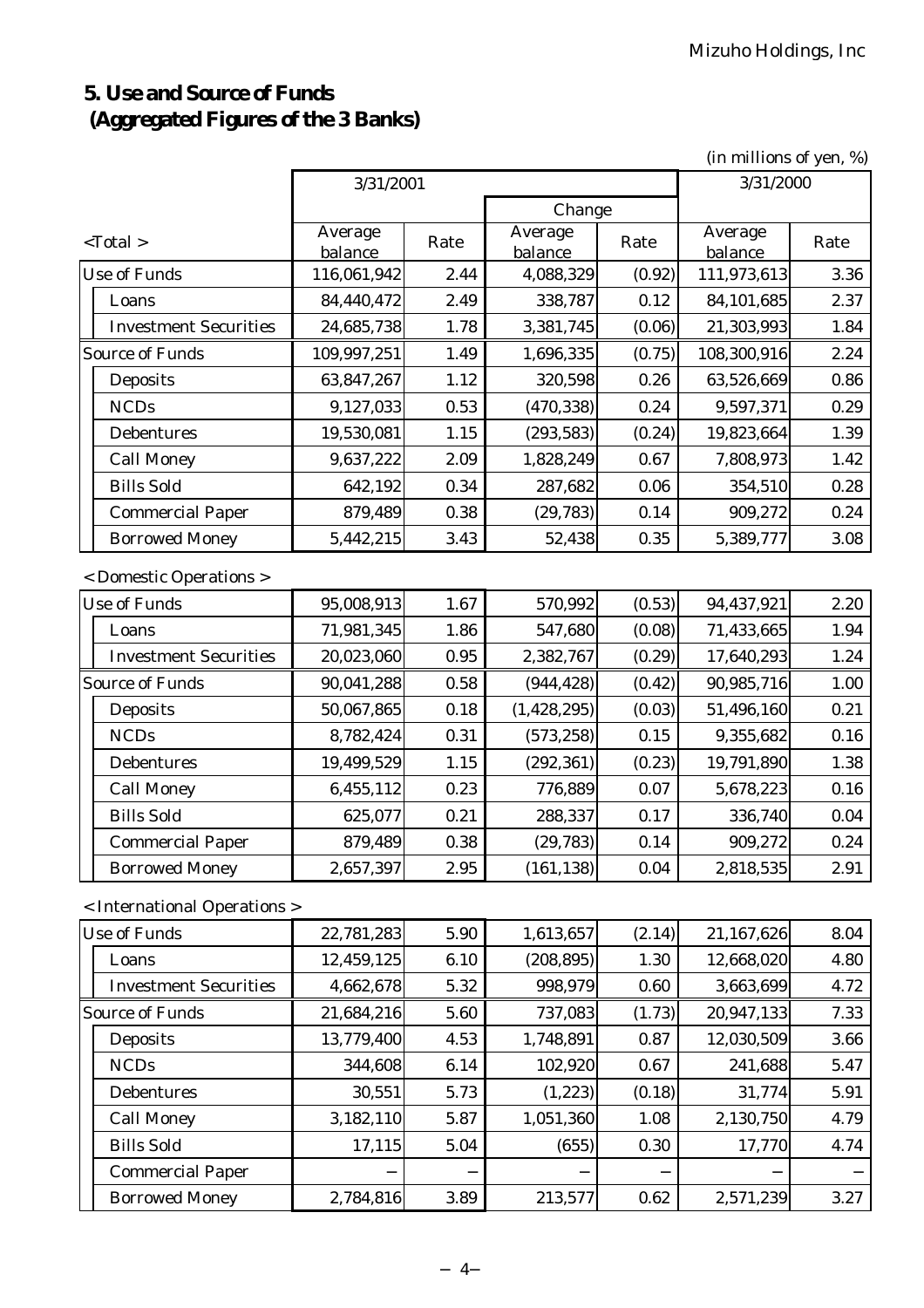### **6. Net Gains and Losses on Securities (Aggregate Figures of the 3 Banks)**

| $\frac{1}{2}$                                                |           |             | (in millions of yen) |
|--------------------------------------------------------------|-----------|-------------|----------------------|
|                                                              | 3/31/2001 |             | 3/31/2000            |
|                                                              |           | Change      |                      |
| Net Gains / Losses Related to Bonds                          | 71,928    | 36.324      | 35,604               |
| Gains on Sales and Others                                    | 184,230   | (1,001,863) | 1,186,093            |
| Losses on Sales and Others                                   | (63, 235) | 1,084,687   | (1, 147, 922)        |
| Devaluation                                                  | (727)     | 938         | (1,665)              |
| Net Provision of Reserves for Possible Losses on Investments | (107)     | 793         | (900)                |
| Gains/Losses on Derivatives other than for Trading           | (48, 227) | (48, 227)   |                      |

 *"Gains on Sales and Others" includes gains on redemption. "Losses on Sales and Others" includes losses on redemption.*

*Bonds are valued on an amortized cost basis from the interim period ended September 30,2000. Gains/Losses related to amortization which were presented as gains/losses on redemption are included in Interest Income on Securities.*

|                                                              |            |            | (in millions of yen) |
|--------------------------------------------------------------|------------|------------|----------------------|
|                                                              | 3/31/2001  |            | 3/31/2000            |
|                                                              |            | Change     |                      |
| Net Gains/Losses Related to Stocks and Other Securities      | 321,590    | (370, 140) | 691,730              |
| Gains on Sales and Others                                    | 578,054    | (437,092)  | 1,015,146            |
| Losses on Sales and Others                                   | (46, 623)  | 29.484     | (76, 107)            |
| Devaluation                                                  | (130, 718) | 106,111    | (236, 829)           |
| Net Provision of Reserves for Possible Losses on Investments | (77, 661)  | (67, 186)  | (10, 475)            |
| Gains/Losses on Derivatives other than for Trading           | (1, 456)   | (1, 456)   | $\mathbf{0}$         |

### **7. Unrealized Gains and Losses on Securities**

#### **a) Valuation Basis of Securities**

| <b>Trading Securities</b>             | Mark-to-market basis (Valuation Gains/Losses on<br>Trading Securities are recognized) |
|---------------------------------------|---------------------------------------------------------------------------------------|
| <b>Held to Maturity Bonds</b>         | Amortized cost basis                                                                  |
| Shares in Subsidiaries and Affiliates | Cost basis                                                                            |
| <b>Other Securities</b>               | Cost basis or amortized cost basis                                                    |

#### **(Reference) Securities on Money Held in Trust**

| Money held in trust for the purposes of investment | Mark-to-market basis (Valuation Gains/Losses on<br>Trading Securities are recognized) |  |  |
|----------------------------------------------------|---------------------------------------------------------------------------------------|--|--|
| Other Money held in trust                          | Cost basis or amortized cost basis                                                    |  |  |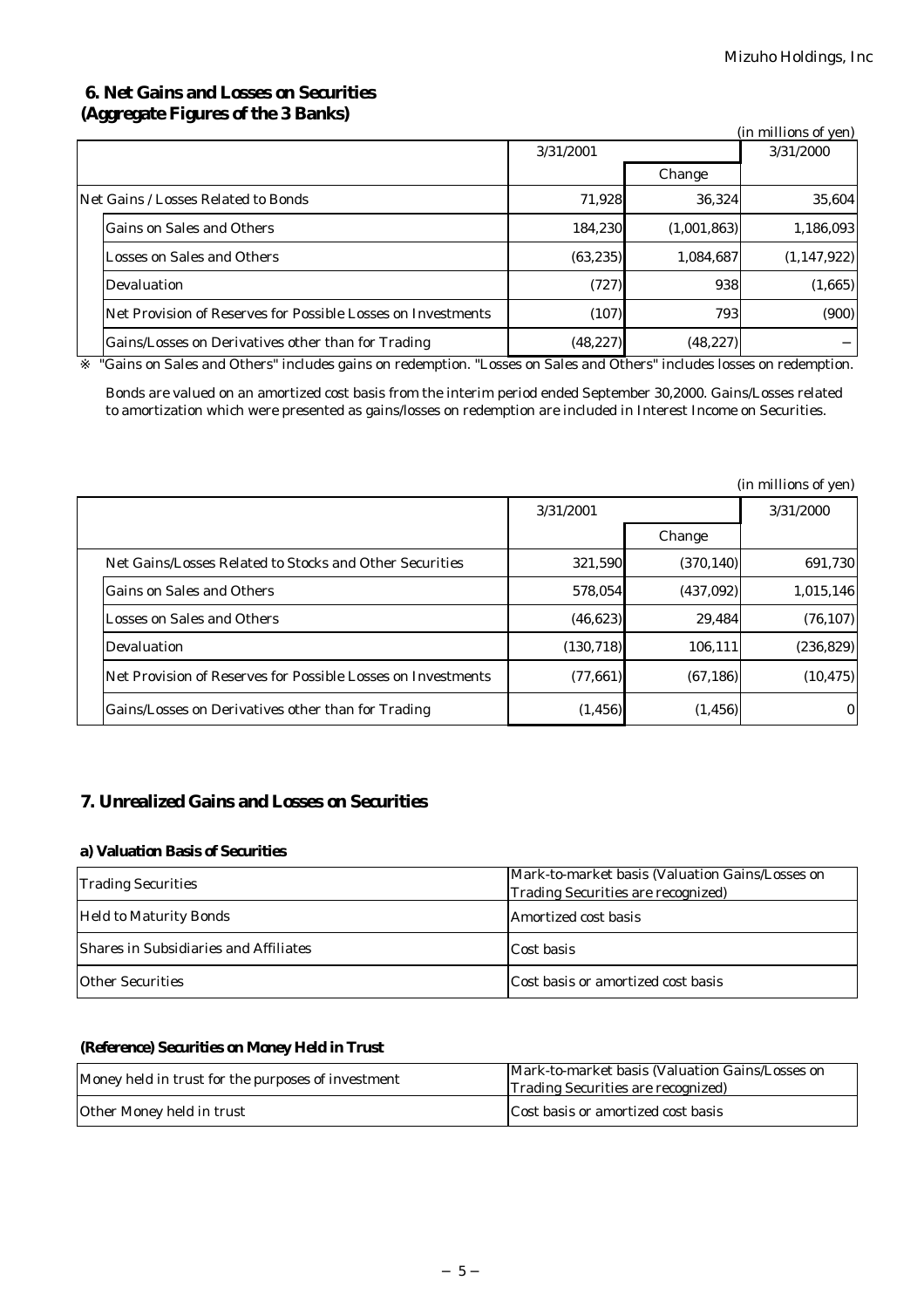#### **b) Unrealized Gains and Losses on Securities**

#### **(Consolidated)**

|       | (in millions of yen)          |            |                                    |                      |                                    |                     |                      |  |  |
|-------|-------------------------------|------------|------------------------------------|----------------------|------------------------------------|---------------------|----------------------|--|--|
|       |                               |            | 3/31/2001                          |                      | 9/30/2000                          |                     |                      |  |  |
|       |                               |            | <b>Unrealized Gains and Losses</b> |                      | <b>Unrealized Gains and Losses</b> |                     |                      |  |  |
|       |                               |            | Unrealized<br>Gains                | Unrealized<br>Losses |                                    | Unrealized<br>Gains | Unrealized<br>Losses |  |  |
|       | <b>Held to Maturity Bonds</b> |            |                                    |                      |                                    |                     |                      |  |  |
|       | <b>Other Securities</b>       | (275, 651) | 864,467                            | 1,140,119            | 208,522                            | 1,482,406           | 1,273,883            |  |  |
|       | <b>Bonds</b>                  | 32,323     | 45,012                             | 12,688               | (78, 681)                          | 25,210              | 103,892              |  |  |
|       | <b>Stocks</b>                 | (307, 230) | 765.889                            | 1.073.119            | 334.326                            | 1,432,736           | 1.098.409            |  |  |
|       | Others                        | (745)      | 53.565                             | 54,310               | (47, 122)                          | 24.458              | 71,581               |  |  |
| Total |                               | (275, 651) | 864,467                            | 1,140,119            | 208,522                            | 1,482,406           | 1,273,883            |  |  |
|       | Bonds                         | 32,323     | 45,012                             | 12,688               | (78, 681)                          | 25,210              | 103,892              |  |  |
|       | <b>Stocks</b>                 | (307, 230) | 765,889                            | 1,073,119            | 334,326                            | 1,432,736           | 1,098,409            |  |  |
|       | Others                        | (745)      | 53,565                             | 54,310               | (47, 122)                          | 24,458              | 71,581               |  |  |

Note 1:In addition to "Securities", certificates of deposit in "Cash and Due from Banks" and

commercial papers in "Other Debt Purchased" are included in the above table.

Note 2:Unrealized Gains/Losses on Other Securities as of 9/30/2000 and 3/31/2001 are 118,224million yen, (162,354)million yen respectively, including those related to money

trust in "Money Held in Trust" which are not valued at mark-to-market.

#### **(Aggregated Figures of the 3 Banks)**

|       | (in millions of yen)                  |            |                     |                                    |           |                                    |                      |           |                     |                      |
|-------|---------------------------------------|------------|---------------------|------------------------------------|-----------|------------------------------------|----------------------|-----------|---------------------|----------------------|
|       | 3/31/2001                             |            | 9/30/2000           |                                    |           | 3/31/2000                          |                      |           |                     |                      |
|       | <b>Unrealized Gains and Losses</b>    |            |                     | <b>Unrealized Gains and Losses</b> |           | <b>Unrealized Gains and Losses</b> |                      |           |                     |                      |
|       |                                       |            | Unrealized<br>Gains | Unrealized<br>Losses               |           | Unrealized<br>Gains                | Unrealized<br>Losses |           | Unrealized<br>Gains | Unrealized<br>Losses |
|       | <b>Held to Maturity Bonds</b>         |            | 0                   |                                    | 0         |                                    |                      |           |                     |                      |
|       | Shares in Subsidiaries and Affiliates | 8,236      | 66,565              | 58,329                             | (24.915)  | 19,703                             | 44,618               |           |                     |                      |
|       | <b>Other Securities</b>               | (253, 939) | 785,437             | 1,039,378                          | 175,878   | 1,347,371                          | 1,171,493            |           |                     |                      |
|       | <b>Bonds</b>                          | 25,275     | 37,780              | 12,504                             | (76, 837) | 21,523                             | 98,362               |           |                     |                      |
|       | <b>Stocks</b>                         | (276, 635) | 703,274             | 979,910                            | 294,442   | 1,305,018                          | 1,010,574            |           |                     |                      |
|       | Others                                | (2,581)    | 44,380              | 46,962                             | (41, 725) | 20,827                             | 62,553               |           |                     |                      |
| Total |                                       | (245, 705) | 852,002             | 1,097,708                          | 150,962   | 1,367,075                          | 1,216,113            | 1,337,059 | 2,654,792           | 1,317,731            |
|       | <b>Bonds</b>                          | 25,275     | 37,780              | 12,504                             | (76, 837) | 21,523                             | 98,362               | (70, 450) | 30,249              | 100,699              |
|       | <b>Stocks</b>                         | (334, 342) | 703,898             | 1,038,240                          | 269,527   | 1,324,721                          | 1,055,194            | 1,447,822 | 2,601,279           | 1,153,456            |
|       | Others                                | 63,360     | 110,322             | 46,962                             | (41, 725) | 20,827                             | 62,553               | (40, 311) | 23,260              | 63,573               |

Note 1:In addition to "Securities", certificates of deposit in "Cash and Due from Banks" and commercial

papers in "Other Debt Purchased" are included in the above table (excluding 3/31/2000).

Note 2:Unrealized Gains/Losses on Other Securities as of 9/30/2000 and 3/31/2001 are

107,734million yen, (156,182)million yen respectively.